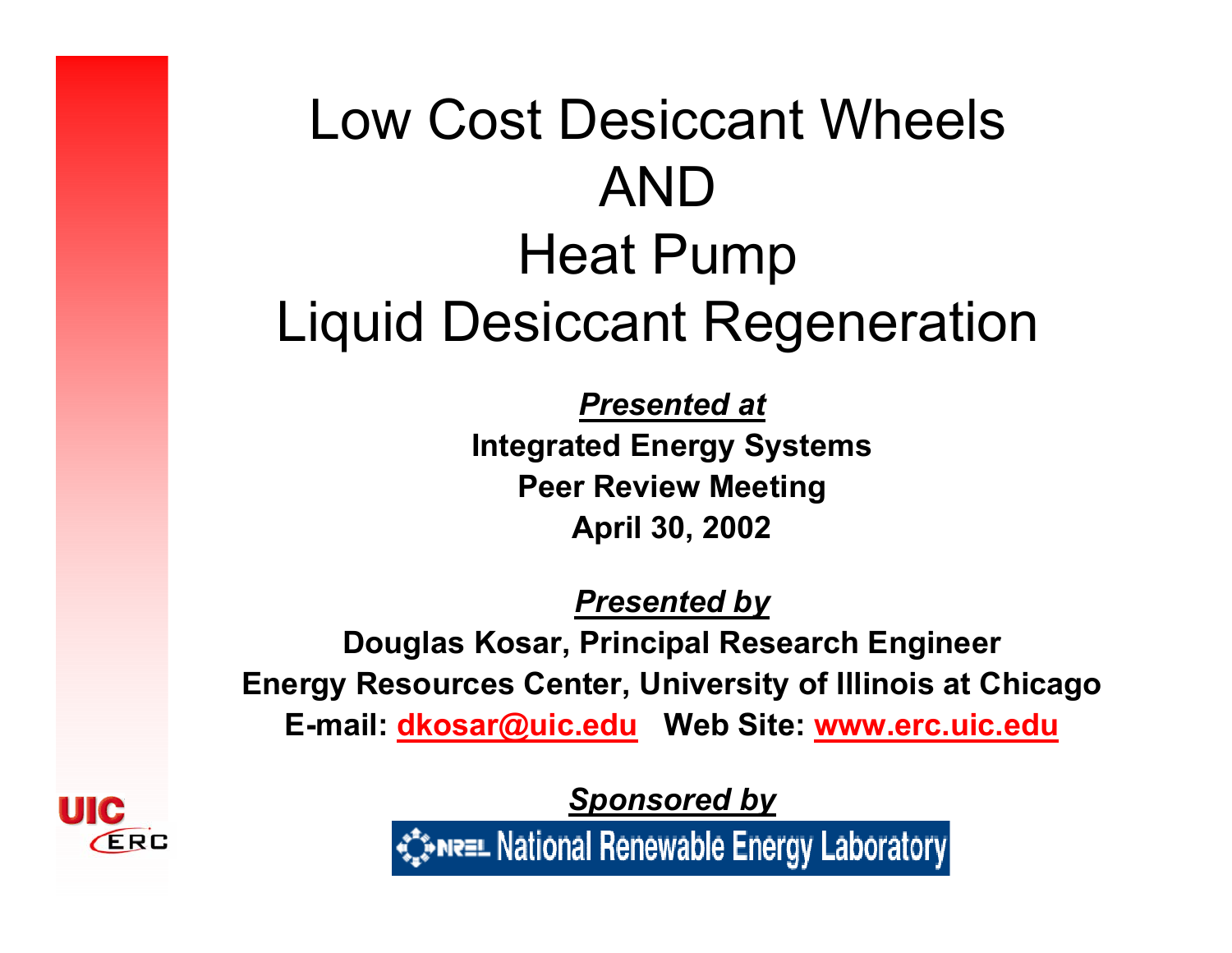## Heat Pump Liquid Desiccant Regeneration • NREL 4/01 RFP

- •NREL 3/01 RFP
- •7/02 – 12/02 schedule
- •\$34,780 funding
- • Project goal:
	- prototype designs via CFD
	- Primary COP <u>></u> 1.0
	- RSHI < 1000 Btu/lb
- TAT & IES impact:
	- higher efficiency TAT
	- more cost effective IES
- • Project team:
	- UIC/ERC
	- DryKor

ERC



## Low Cost Desiccant Wheels

- 
- 7/02 4/03 schedule
- \$115,220 funding
- Project goal:
	- prototype rotor(s)
	- ∆ gr/lb > 50 (@600 fpm)
	- 50% \$/cfm reduction
- TAT & IES impact:
	- lower cost TAT
	- more cost effective IES
- Project team:
	- UIC/ERC
	- RotorSource
	- ProFlute
	- IRE & NRG
- **ERC**
- 
-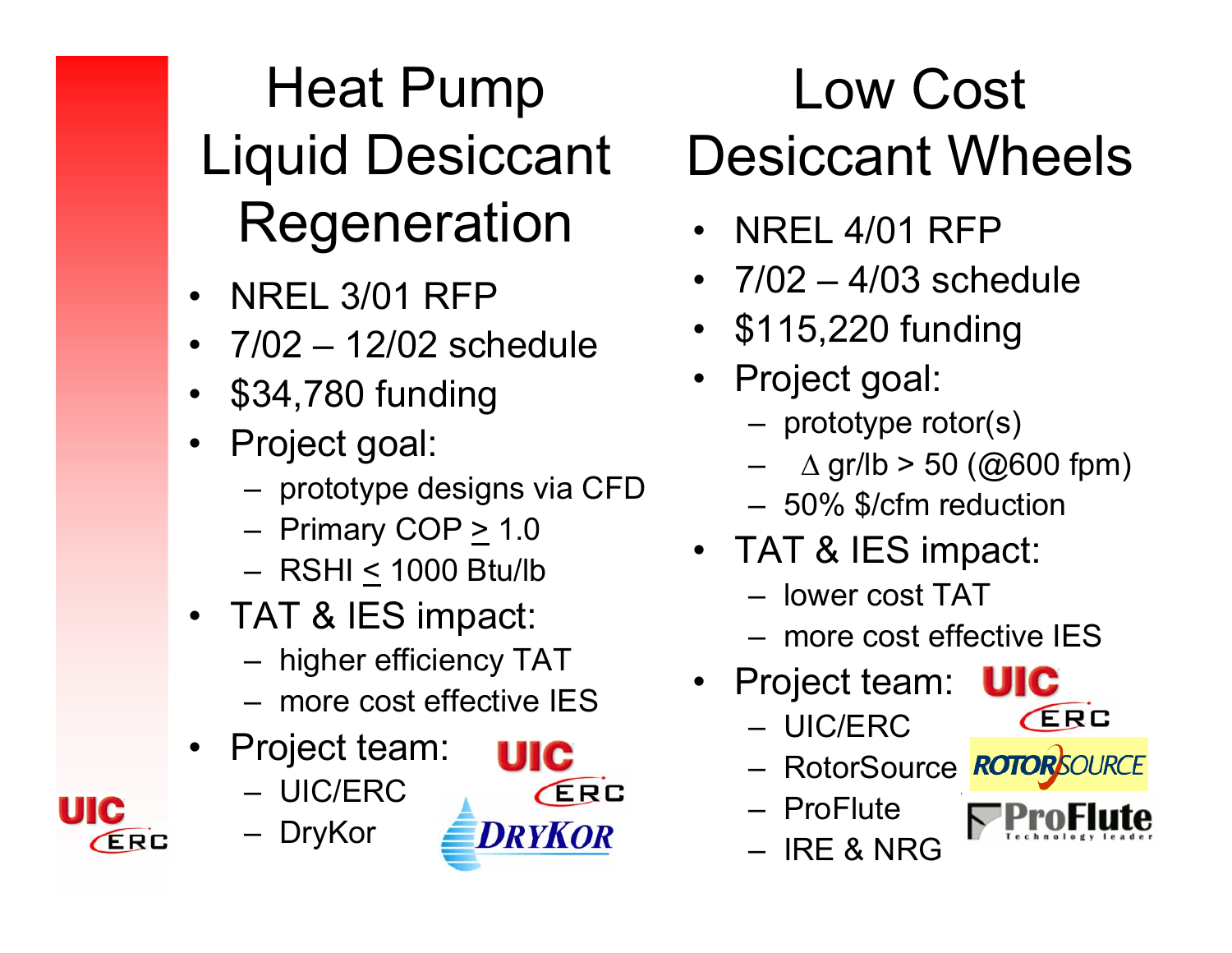## Liquid Desiccant Heat Pump (LDHP)

#### NREL testing

- COPs up to 3.0 (0.84 PCOPs)
- Energy efficiency promising/potential for high COP



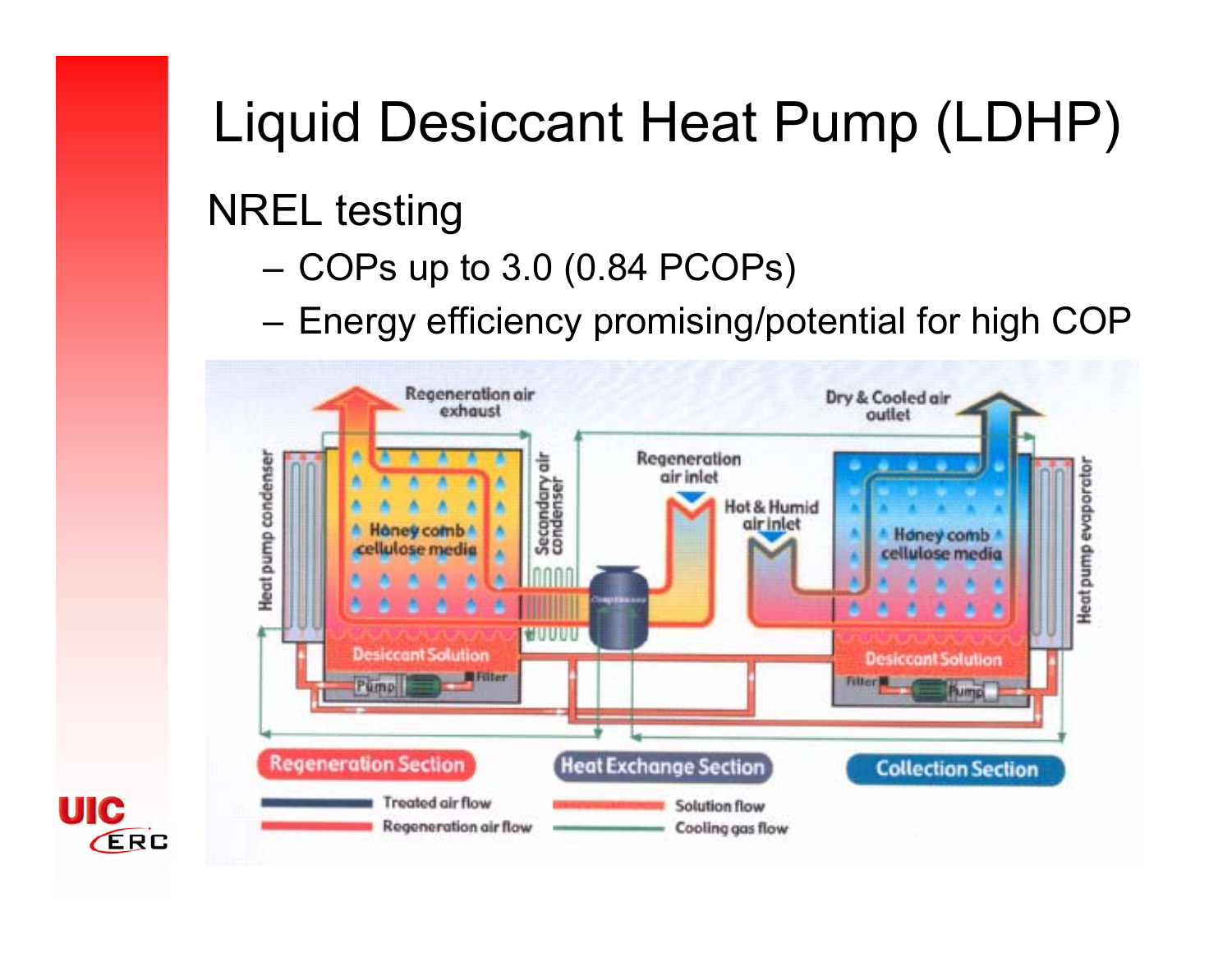#### Advanced LDHP

#### Theoretical COPs up to 7.0

- –1 unit of energy into compressor
- –3 units of heat into evaporator
- 4 units of heat out of condenser (into regenerator)



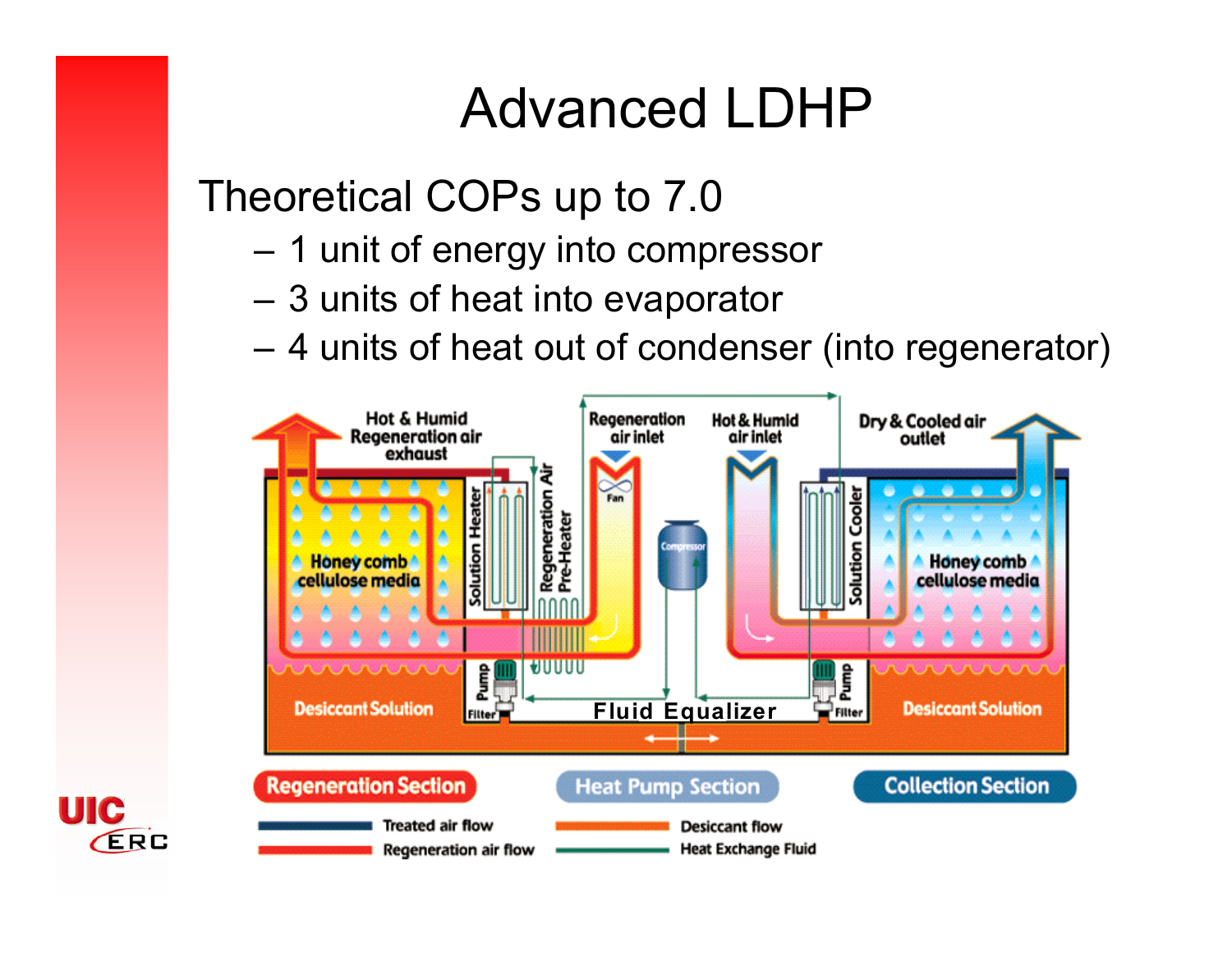#### Advanced LDHP "Fluid Equalizer"

#### Double Diffusion (DD)

- Solute (LiCl) diffusion and solvent (water) osmosis
- Reductions in thermal mass of liquid desiccant solution cycled between collector and regenerator

| <b>Thermal Mass</b><br><b>Reductions</b><br>(%) | Equipment<br><b>COP</b> | <b>Primary</b><br><b>COP</b> | <b>Equipment</b><br>RSHI (Btu/lb) | <b>Comments</b>                                                                                                                                                                                                                       |
|-------------------------------------------------|-------------------------|------------------------------|-----------------------------------|---------------------------------------------------------------------------------------------------------------------------------------------------------------------------------------------------------------------------------------|
| $\bf{0}$                                        | 3.40                    | 0.95                         | 1413                              | DryKor catalog data<br>for Model DL 4.0.<br>Power plant to site<br>efficiency = $28%$ .<br><b>Prototype targets:</b><br>Primary COP = 1.0<br>$RSHI = 1000 Btu/lb$<br><b>NREL targets:</b><br>Primary COP = 1.4<br>$RSHI = 700 Btu/lb$ |
| 10                                              | 3.67                    | 1.03                         | 1271                              |                                                                                                                                                                                                                                       |
| 20                                              | 3.94                    | 1.10                         | 1130                              |                                                                                                                                                                                                                                       |
| 30                                              | 4.22                    | 1.18                         | 989                               |                                                                                                                                                                                                                                       |
| 40                                              | 4.49                    | 1.26                         | 848                               |                                                                                                                                                                                                                                       |
| 50                                              | 4.76                    | 1.33                         | 707                               |                                                                                                                                                                                                                                       |
| 60                                              | 5.03                    | 1.41                         | 565                               |                                                                                                                                                                                                                                       |

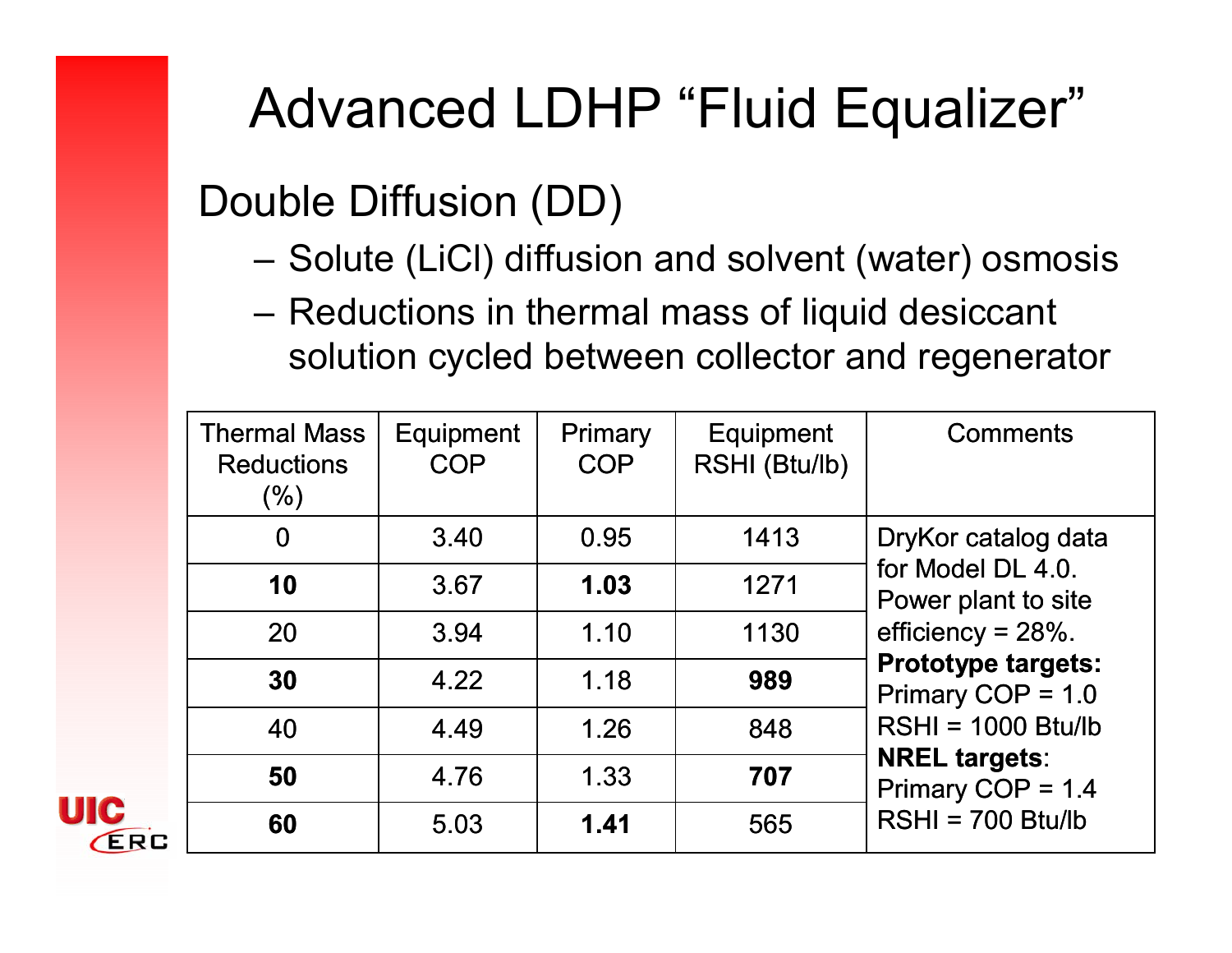## Advanced LDHP Project Team

UIC

**ERC** 

- • ERC at UIC
	- 40 years desiccant experience
	- Fluent CFD modeling
	- www.erc.uic.edu
- • DryKor
	- Israeli based
	- Atlanta distribution
	- 500 systems installed
	- schools, hotels, QSRs supermarkets, hospitals, industries, etc.
	- www.drykor.com





**SELUENT** 

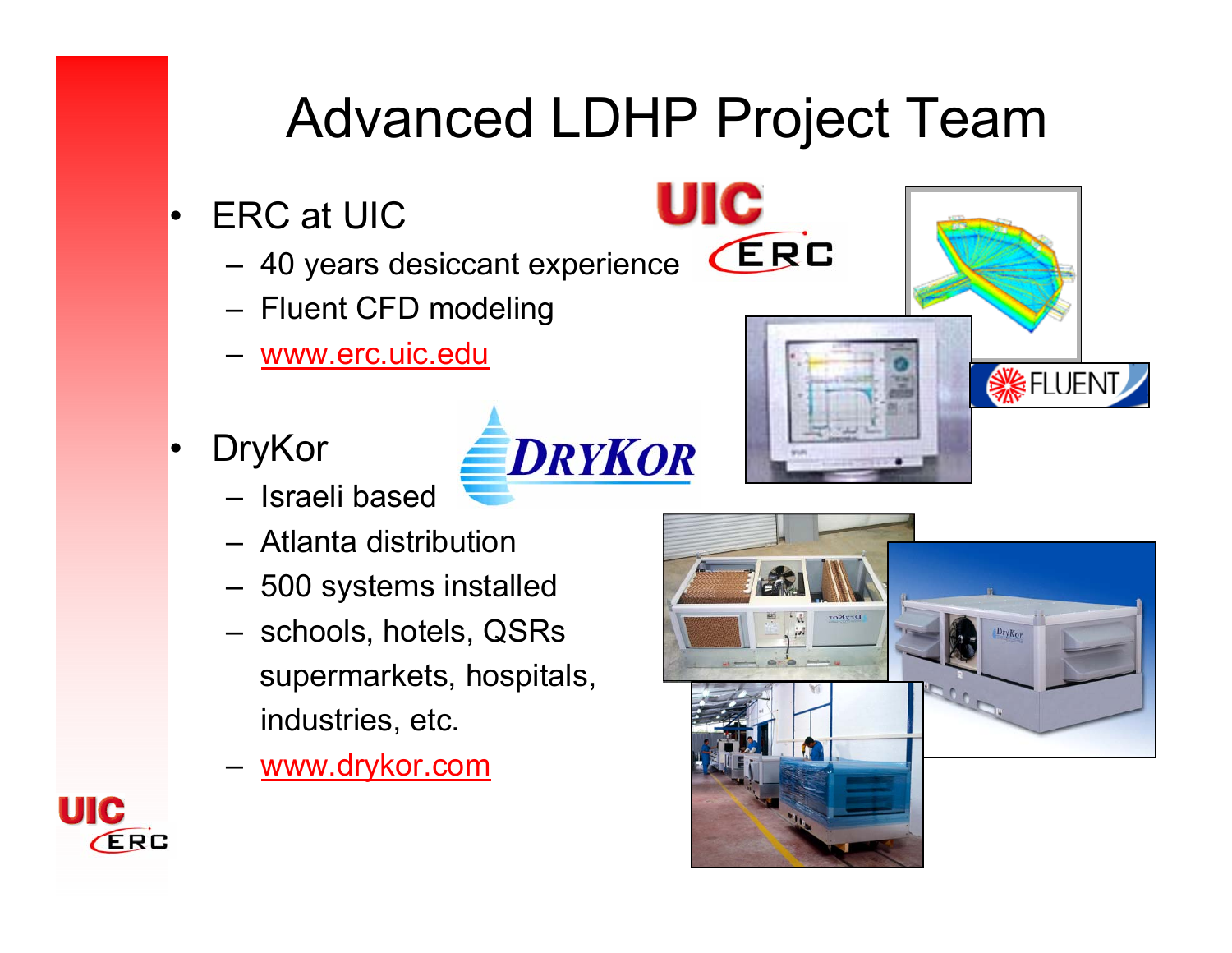#### Advanced LDHP Tasks & Milestones

- 7-12/02: Task 1 High Efficiency System Design
	- –Modeling Algorithms (including but not limited to DD)
	- Fluent CFD Simulations and Evaluations
	- DryKor Feedback
- 12/02: Deliverable from Single Task Phase 1
	- High Efficiency LDHP Design Report
	- 0.5 inch ∆P, 1.0 ARI PCOP, & 1000 Btu/lb ARI RSHI
- 1/03: Phase 2 Go/No-Go Decision
	- Task 2 Advanced Regeneration Bench-Scale **Experiments**
	- Task 3 Manufacturing Cost Analysis
	- –Task 4 High Efficiency Full Scale Prototype

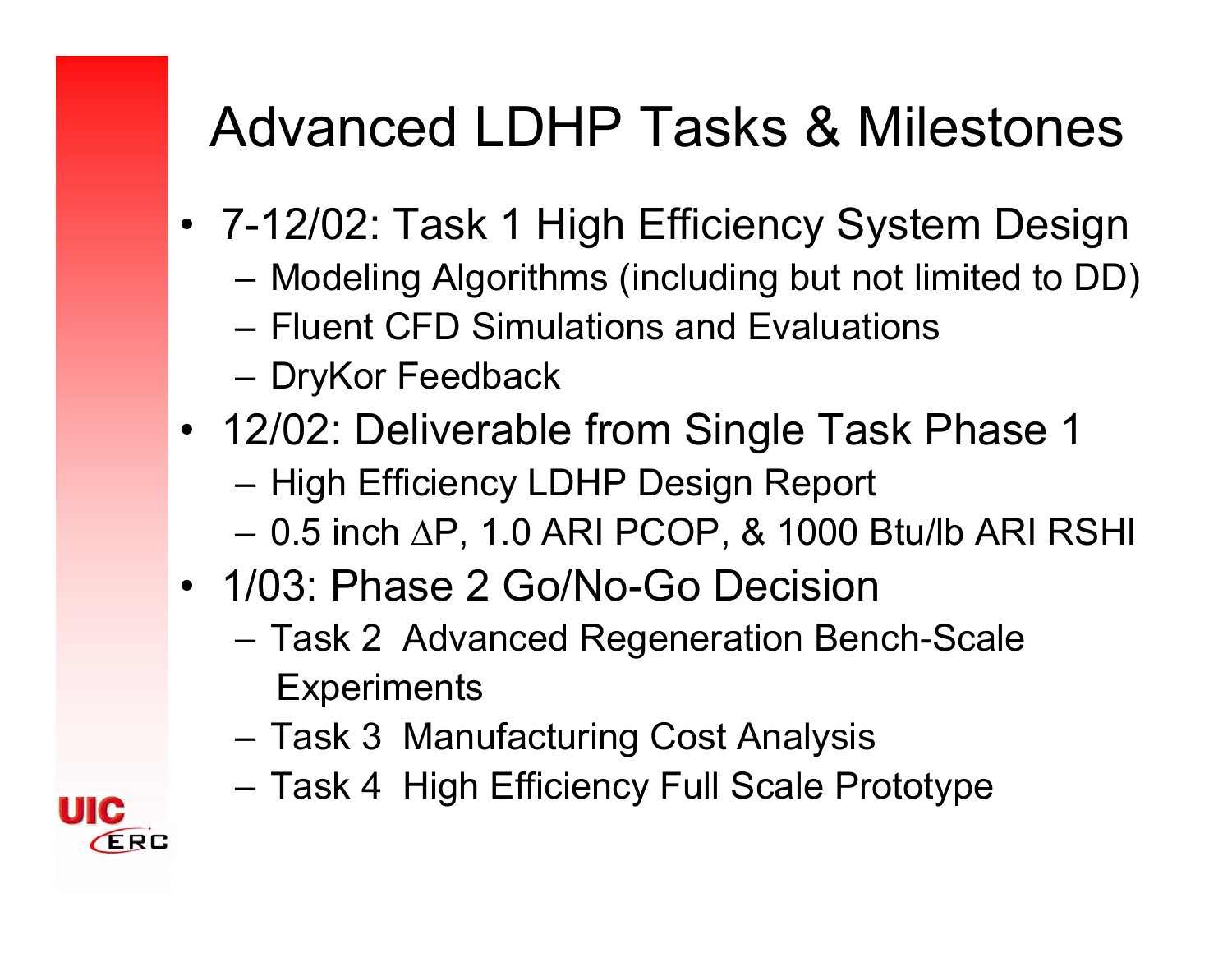#### Advanced LDHP Summary noting Technical Approach & Barriers/Risks

- • Potential advancement in LDHP energy efficiency using double diffusion (DD) reductions in amount of solution regenerated
- Much scientific debate with multiple DD theories in play that presents barriers/risks
- UIC Chemistry Department  $\bullet$ faculty expertise in diffusion and osmosis theory will overcome barriers and minimize risk during CFD modeling projectERC

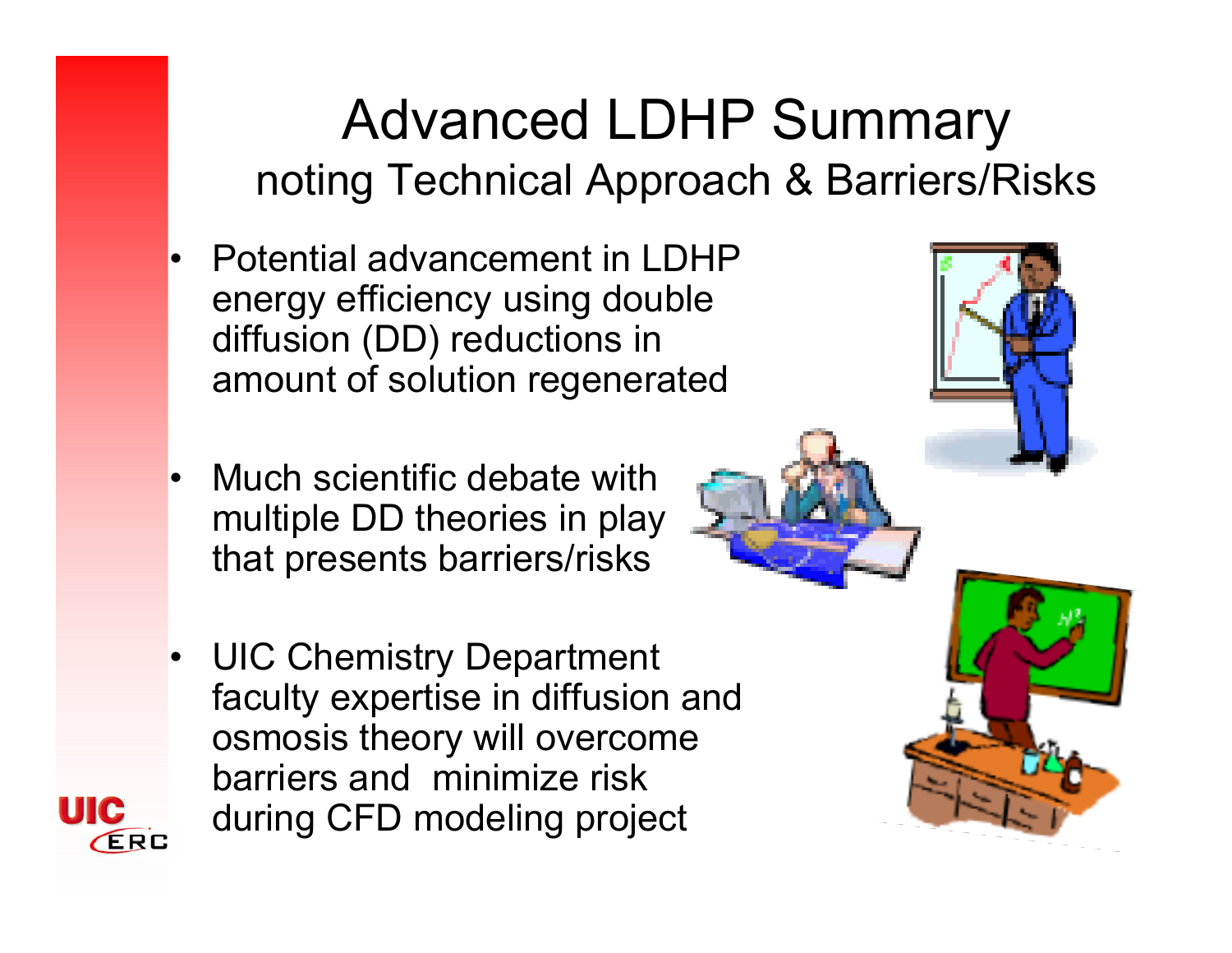#### SOA Desiccant Wheel Media



#### SOA Rotor Costs \$/cfm

#### Formed Matrix @ \$18/lb (\$.50 to \$14/lb materials) \$.06

- •Desiccant in Matrix@ \$9/lb (\$.50 to \$10/lb materials) \$.12
- • Hub/Spoke/Rim/Face \$.06
- • Total Cost of RotorSpecification: 8 inches deep \$.24  $\circledR$ 
	- 15 lb/ft3 density 600
	- 80% desiccant fpm

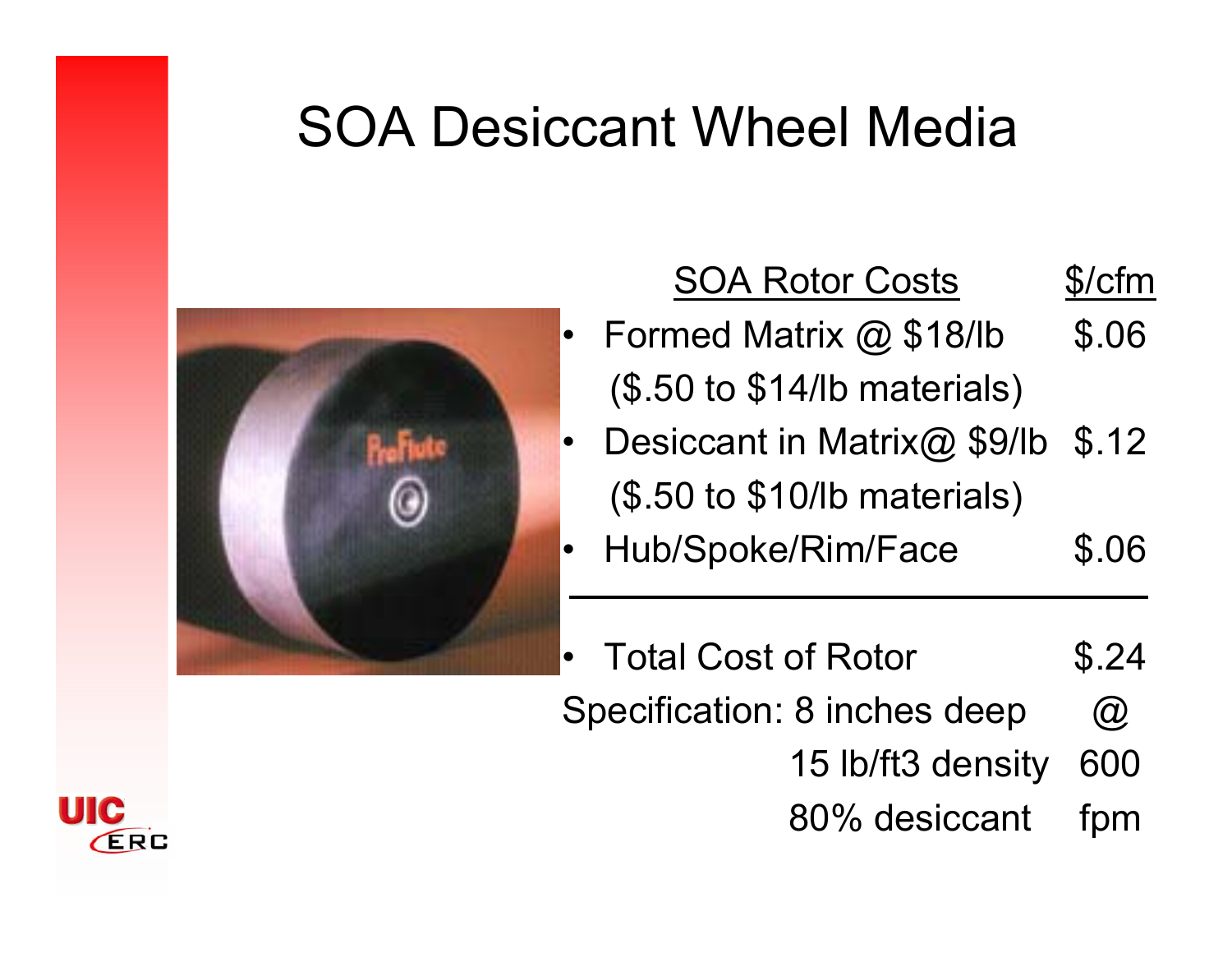#### Low Cost Desiccant Wheels (LCDW) *Design Parameters*



- Flute size
	- NTUs
	- Pressure drop
- Media Depth
- • Media density
	- Matrix wall thickness
	- Desiccant type
	- Desiccant loading
	- Binder level
- Media strength/stability
	- Manufacturing stress
	- Thermal cycling

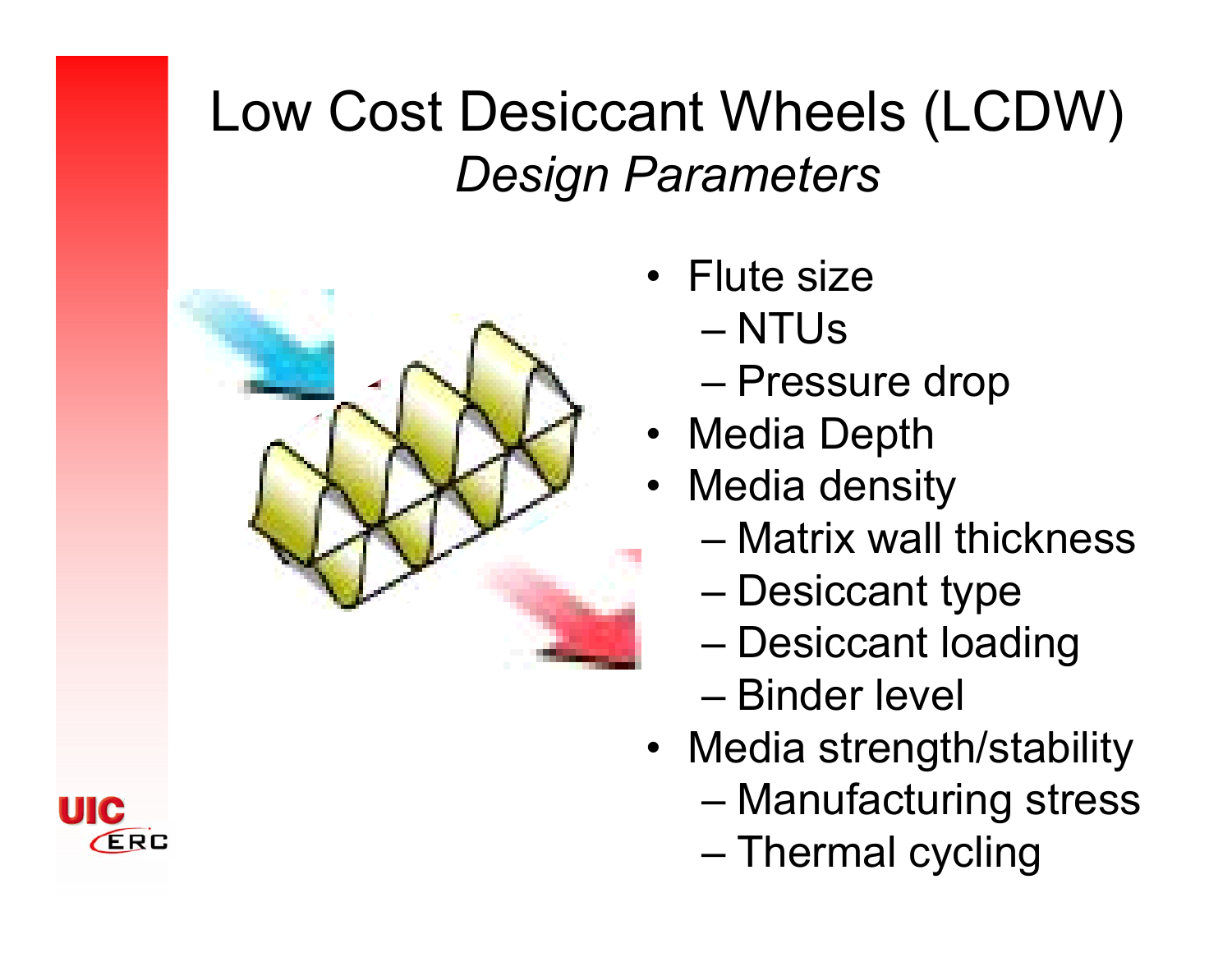#### LCDW with High Performance *Cost vs. Performance Tradeoffs*



From 40 to 45 gr/lb: 23% increase in cost From 45 to 50 gr/lb: 26% increase in cost From 50 to 55 gr/lb: 30% increase in cost

- • NREL Goals
	- –∆ gr/lb > 50 (@600 fpm)
	- 50% \$/cfm reduction from SOA wheels
	- • Incremental improvements in grain depression are costly in the 50 gr/lb range

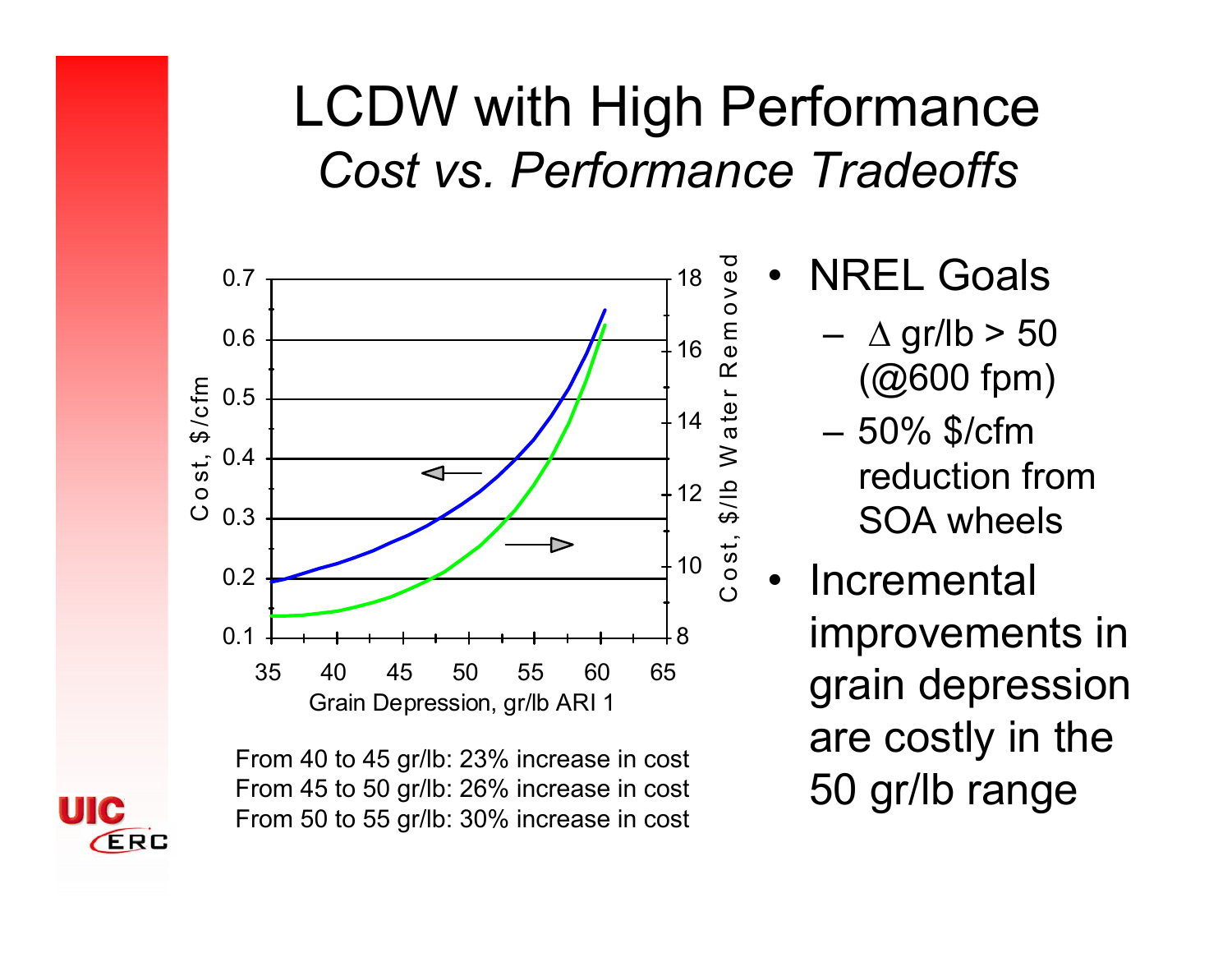# LCDW Project Team

- • ERC at UIC
	- **ERC**  40 years desiccant experience (14 testing)
	- Sorption Test Facility
	- www.erc.uic.edu
- • Rotor Source
	- US cassette & unit manufacturer
	- www.rotorsource.com
- ProFlute
	- Swedish supplier to RS
	- <u>www.proflute.se</u>
- •**Consultants**

UIC

ERC

- NRG/Dr. Collier
- IRE/Dr. Belding





**ROTOR**SOURCE

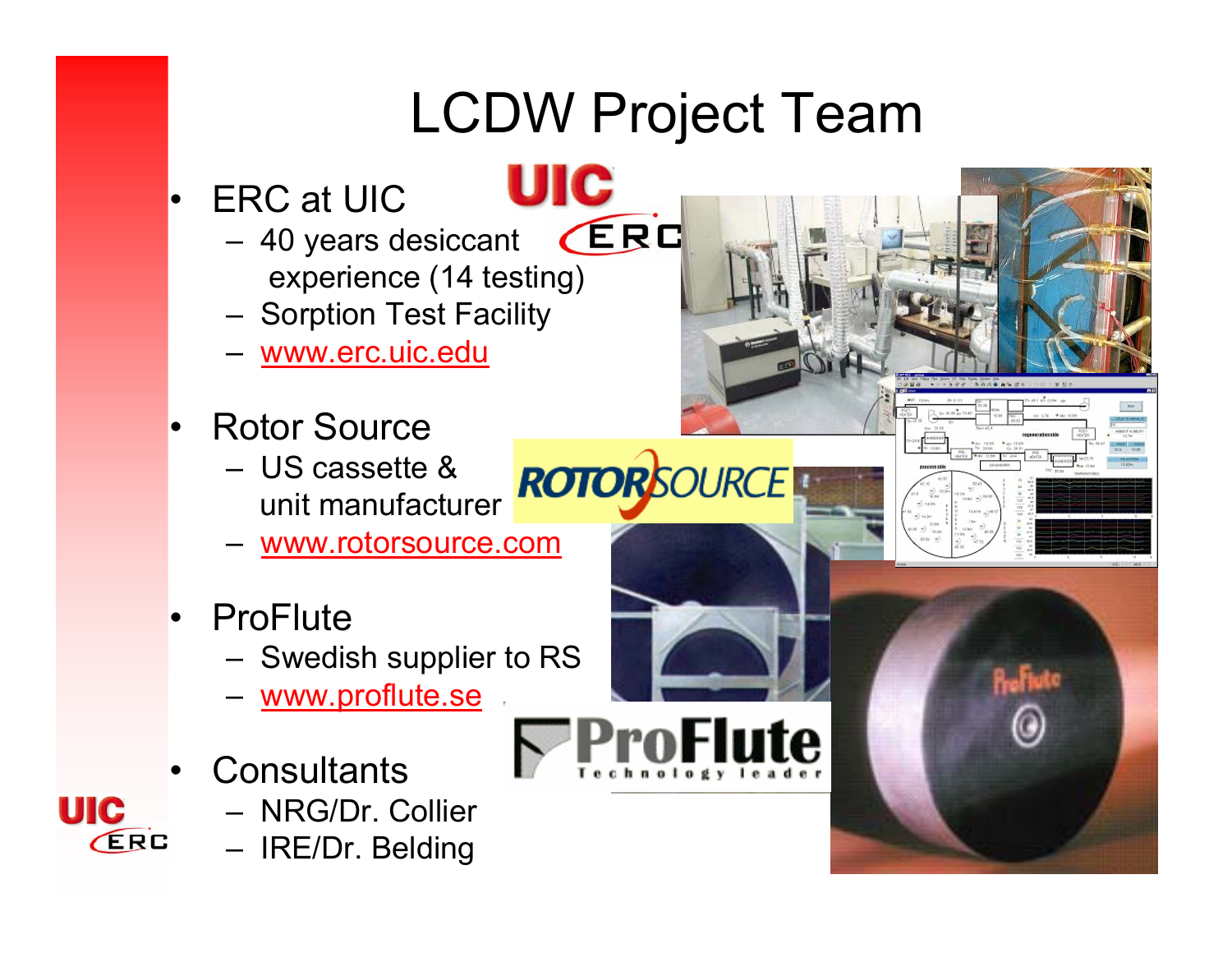#### LCDW Tasks & Milestones

- 7-9/02: Task 1 SOA Review/Advanced Modeling
- 9-12/02: Task 2 Media/Rotor Experiments
- 1/03: Task 3 Manufacturing Cost Analysis
- 2/03: Task 4 Low Cost/High Performance Design
- 3-4/03: Task 5 Rotor Prototype
	- –NREL test of prototype in 4/03
	- –Summary report/presentation deliverable in 4/03
- 4/03: Phase 2 Go/No-Go Decision
	- Cassette cost reduction tasks
	- Seals, drives, frames, etc.